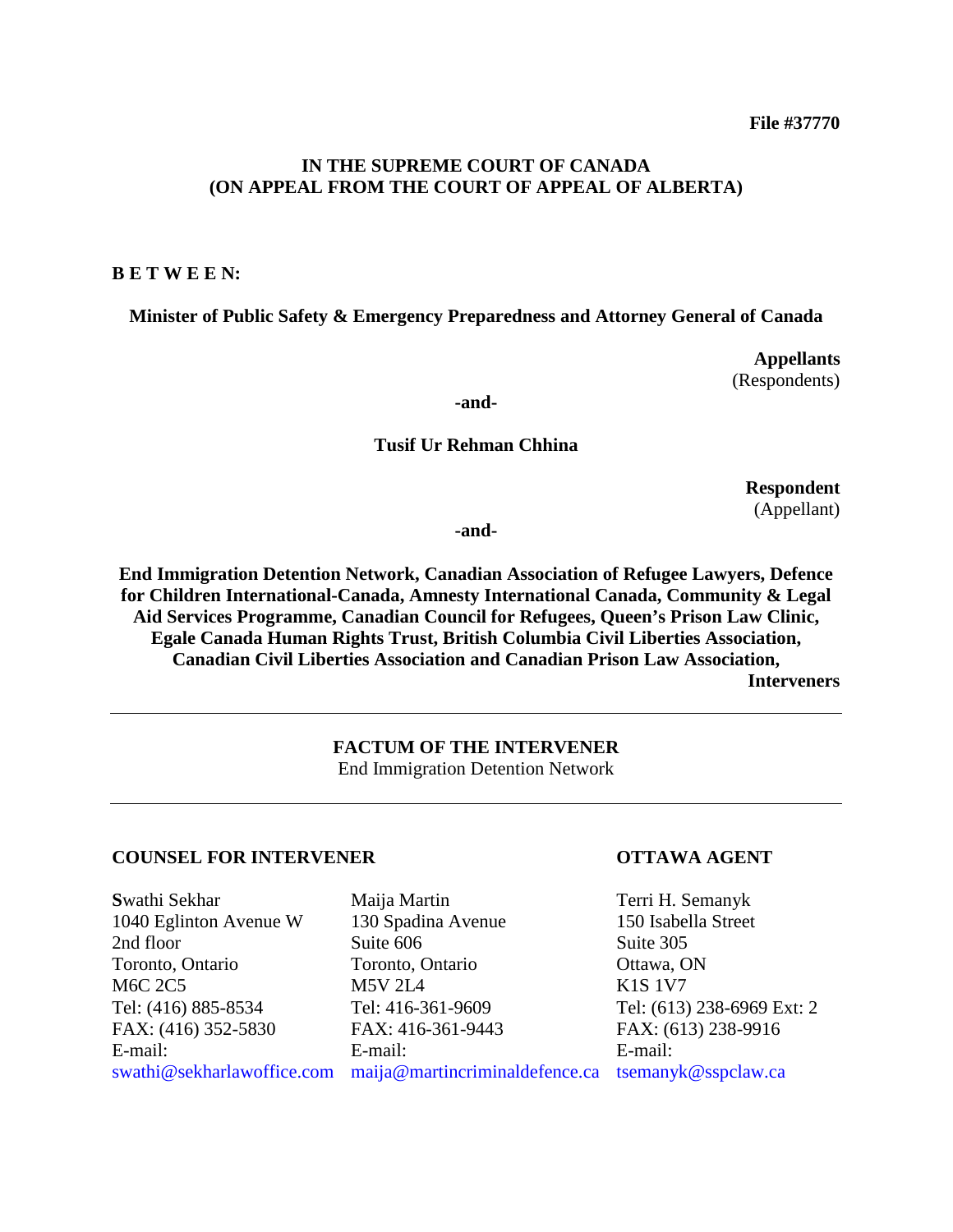#### **ORIGINAL TO:**

#### **THE REGISTRAR**

Supreme Court of Canada 301 Wellington Street Ottawa, Ontario K1A 0K1

#### **COPIES TO:**

#### **ATTORNEY GENERAL OF CANADA**

Department of Justice British Columbia Regional Office 900-840 Howe Street Vancouver, British Columbia V6Z 2S9 Per: Donnaree Nygard Liliane Bantourakis Tel: (604) 666-2054 / (604) 666-6057 Email: donnaree.nygard@justice.gc.ca [liliane.bantourakis@justice.gc.ca](mailto:liliane.bantourakis@justice.gc.ca)

#### **COUNSEL FOR THE APPELLANTS**

Nota Bene Law Group Inc. Barristers and Solicitors Suite 300, 404 - 6th Avenue S.W. Calgary, Alberta T2P 0R9 Per: Barbara Jackman Nico G.J Breed Tel.: (403) 444-6484 Fax: (403) 444-6485 Email: [nico@nblawgroup.ca](mailto:nico@nblawgroup.ca)

#### **COUNSEL FOR THE RESPONDENT**

Jeffery Wilson Farrah Hudani Wilson, Christen 137 Church Street Toronto, Ontario M5B 1Y4 Telephone: (416) 360-5952 FAX: (416) 360-1350 E-mail: [jeffery@wilsonchristen.com](mailto:jeffery@wilsonchristen.com)

#### **DEPUTY ATTORNEY GENERAL OF CANADA**

Department of Justice Canada National Litigation Sector 50 O'Connor Street, Suite 500 Ottawa ON K1A 0H8 Fax: 613-954-1920 Per: Christopher Rupar Tel: 613-670-6290 E-mail: [christopher.rupar@justice.gc.ca](mailto:christopher.rupar@justice.gc.ca)

#### **AGENT FOR THE APPELLANTS**

Community Legal Services of Ottawa-South **Office** 406 - 1355 Bank Street Ottawa, ON K1H 8K7 Per: Jaime Lefebvre Tel: (613) 733-0140 Fax: (613) 733-0401 Email: [lefebvj@lao.on.ca](mailto:lefebvj@lao.on.ca)

#### **AGENT FOR THE RESPONDENT**

Matthew Estabrooks Gowling WLG (Canada) LLP 2600 - 160 Elgin Street P.O. Box 466, Stn. A Ottawa, Ontario K1P 1C3 Telephone: (613) 786-8695 FAX: (613) 563-9869 E-mail: matthew.estabrooks@gowlingwlg.com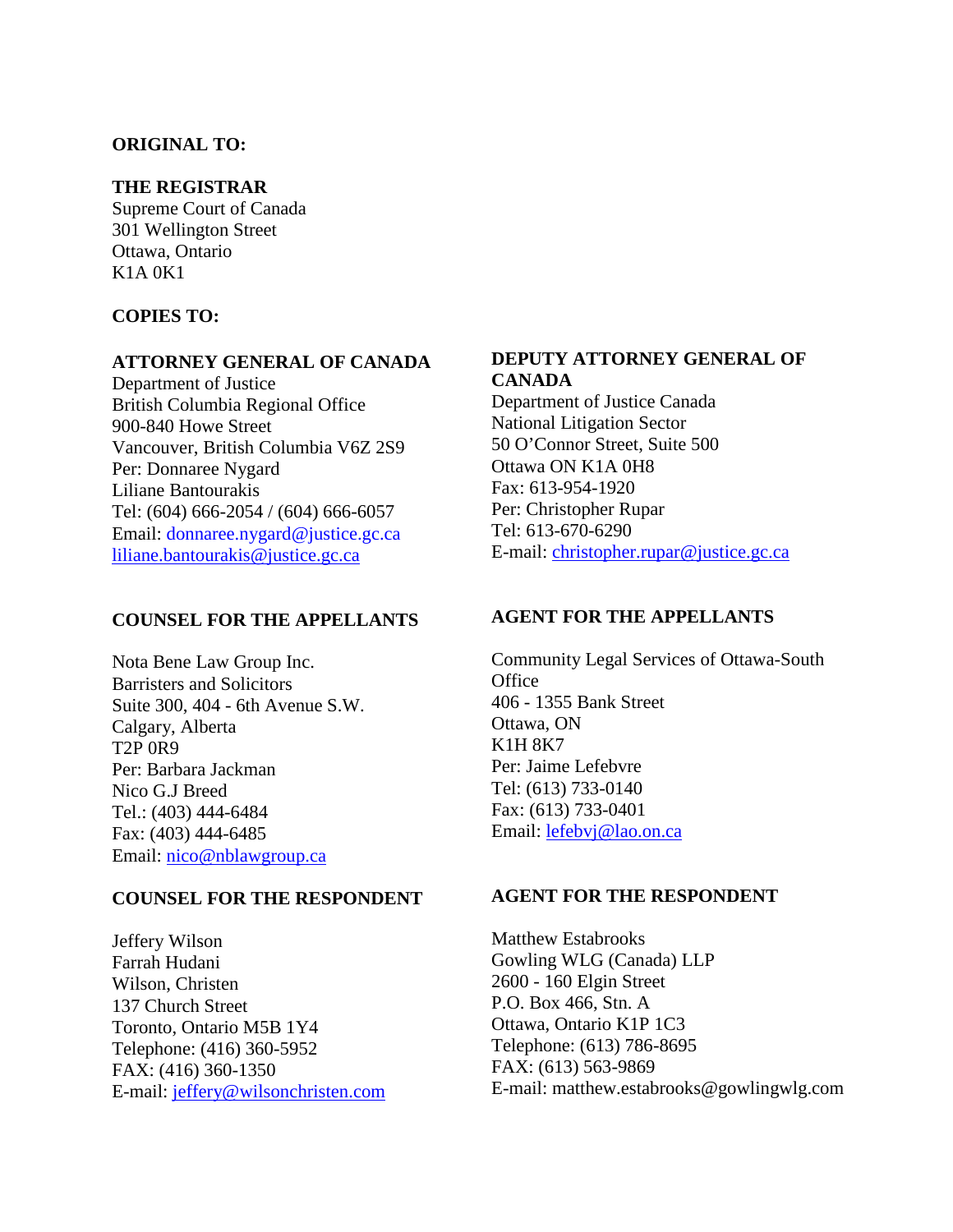### **COUNSEL FOR THE INTERVENER DEFENCE FOR CHILDREN INTERNATIONAL-CANADA**

Michael Bossin Laïla Demirdache Jamie Liew Community Legal Services-Ottawa Carleton 1 Nicholas Street, Suite 422 Ottawa, Ontario K1N 7B7 Telephone: (613) 241-7008 Ext: 224 FAX: (613) 241-8680 E-mail: bossinm@lao.on.ca

#### **COUNSEL FOR THE INTERVENER AMNESTY INTERNATIONAL CANADA**

Subodh Bharati Community & Legal Aid Services Programme York University, Osgoode Hall Law School Ignat Kaneff Build 4700 Keele Street Toronto, Ontario M3J 1P3 Telephone: (416) 736-5029 FAX: (416) 736-5564 E-mail: sbharati@osgoode.yorku.ca

#### **COUNSEL FOR THE INTERVENER COMMUNITY & LEGAL AID SERVICES PROGRAMME**

Peter H. Edelmann Erica Olmstead Molly Joeck Edelmann & Company Law Offices 905 - 207 West Hastings Street Vancouver, British Columbia V6B 1H7 Telephone: (604) 646-4684 FAX: (604) 648-8043 E-mail: peter@edelmann.ca

Marie-France Major Supreme Advocacy LLP 100- 340 Gilmour Street Ottawa, Ontario K2P 0R3 Telephone: (613) 695-8855 Ext: 102 FAX: (613) 695-8580 E-mail: mfmajor@supremeadvocacy.ca

#### **AGENT FOR THE INTERVENER COMMUNITY & LEGAL AID SERVICES PROGRAMME**

Martine Cétoute Clinique Juridique Francophone de l'est d'Ottawa 290 Dupuis Street Ottawa, Ontario K1L 1A2 Telephone: (613) 744-2892 Ext: 1114 FAX: (613) 744-3960 E-mail: [cetoutem@lao.on.ca](mailto:cetoutem@lao.on.ca)

#### **AGENT FOR THE INTERVENER DEFENCE FOR CHILDREN INTERNATIONAL-CANADA**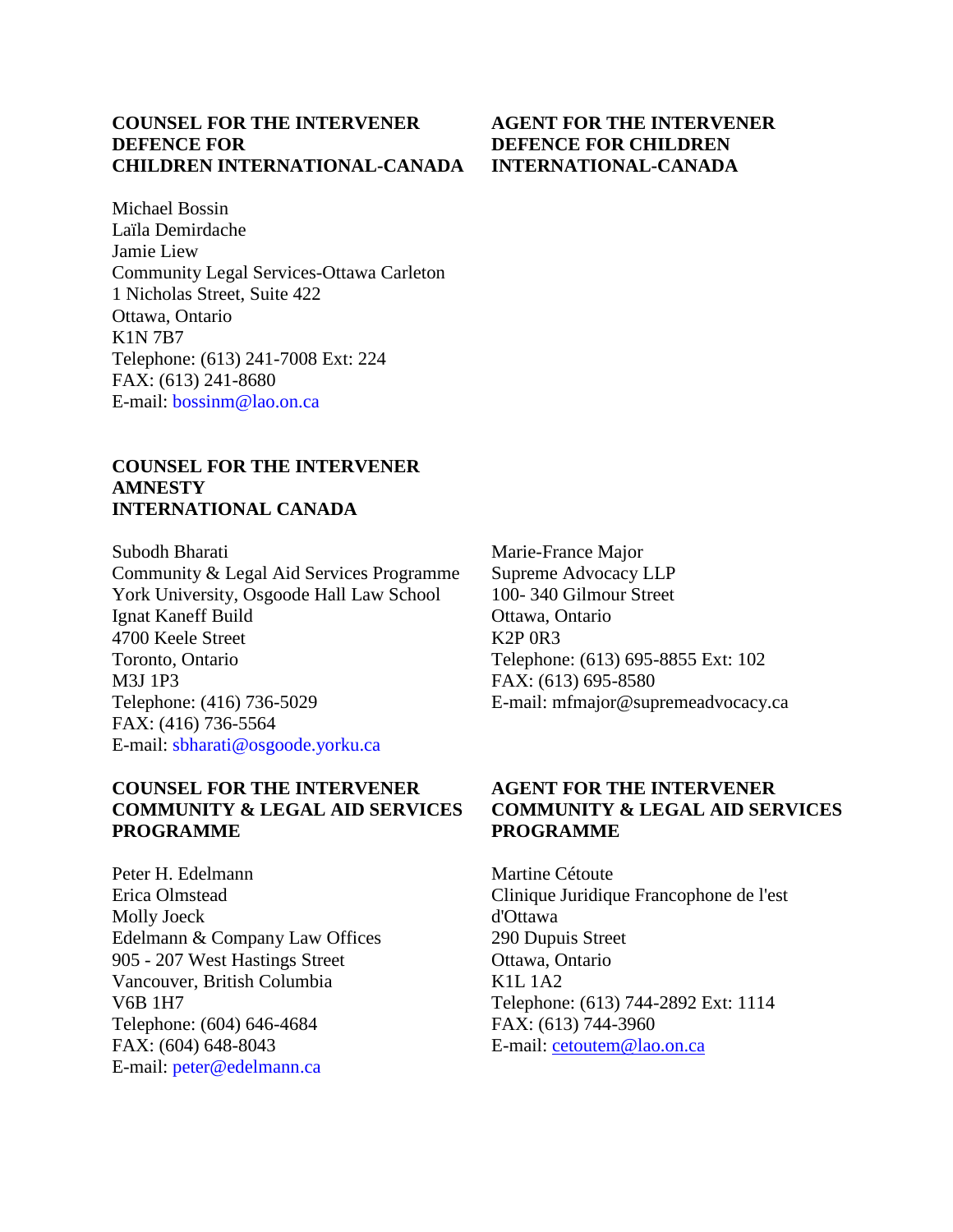#### **COUNSEL FOR THE INTERVENER CANADIAN COUNCIL FOR REFUGEES**

Nader R. Hasan Stockwoods LLP 77 King Street West, Suite 4130 Toronto-Dominion Centre Toronto, Ontario M5K 1H1 Telephone: (416) 593-7200 FAX: (416) 593-9345 E-mail: naderh@stockwoods.ca

#### **COUNSEL FOR THE INTERVENER QUEEN'S PRISON LAW CLINIC**

Michael Battista Battista Smith Migration Law Group 160 Bloor Street East Suite 1000 Toronto, Ontario M5W 1B9 Telephone: (416) 203-2899 FAX: (416) 203-7949 E-mail: battista@migrationlawgroup.com

#### **COUNSEL FOR THE INTERVENER EGALE CANADA HUMAN RIGHTS TRUST**

Frances Mahon Frances Mahon Law 402 West Pender Street Vancouver, British Columbia V6B 1T6 Telephone: (604) 910-8479 FAX: (604) 608-3319 E-mail: [frances@francesmahonlaw.com](mailto:frances@francesmahonlaw.com)

#### **COUNSEL FOR THE INTERVENER BRITISH COLUMBIA CIVIL LIBERTIES ASSOCIATION**

Ewa Krajewska Pierre N. Gemson Borden Ladner Gervais LLP

#### **AGENT FOR THE INTERVENER CANADIAN COUNCIL FOR REFUGEES**

Maxine Vincelette Power Law 130 Albert Street Suite 1103 Ottawa, Ontario K1P 5G4 Telephone: (613) 702-5561 FAX: (613) 702-5561 E-mail: mvincelette@powerlaw.ca

### **AGENT FOR THE INTERVENER QUEEN'S PRISON LAW CLINIC**

Audrey Mayrand Power Law 1103 - 130 Albert Street Ottawa, Ontario K1P 5G4 Telephone: (613) 702-5560 FAX: (613) 702-5560 E-mail: amayrand@juristespower.ca

#### **AGENT FOR THE INTERVENER EGALE CANADA HUMAN RIGHTS TRUST**

Colleen Bauman Goldblatt Partners LLP 500-30 Metcalfe St. Ottawa, Ontario K1P 5L4 Telephone: (613) 482-2463 FAX: (613) 235-3041 E-mail: cbauman@goldblattpartners.com

### **AGENT FOR THE INTERVENER BRITISH COLUMBIA CIVIL LIBERTIES ASSOCIATION**

Nadia Effendi Borden Ladner Gervais LLP World Exchange Plaza 100 Queen Street, suite 1300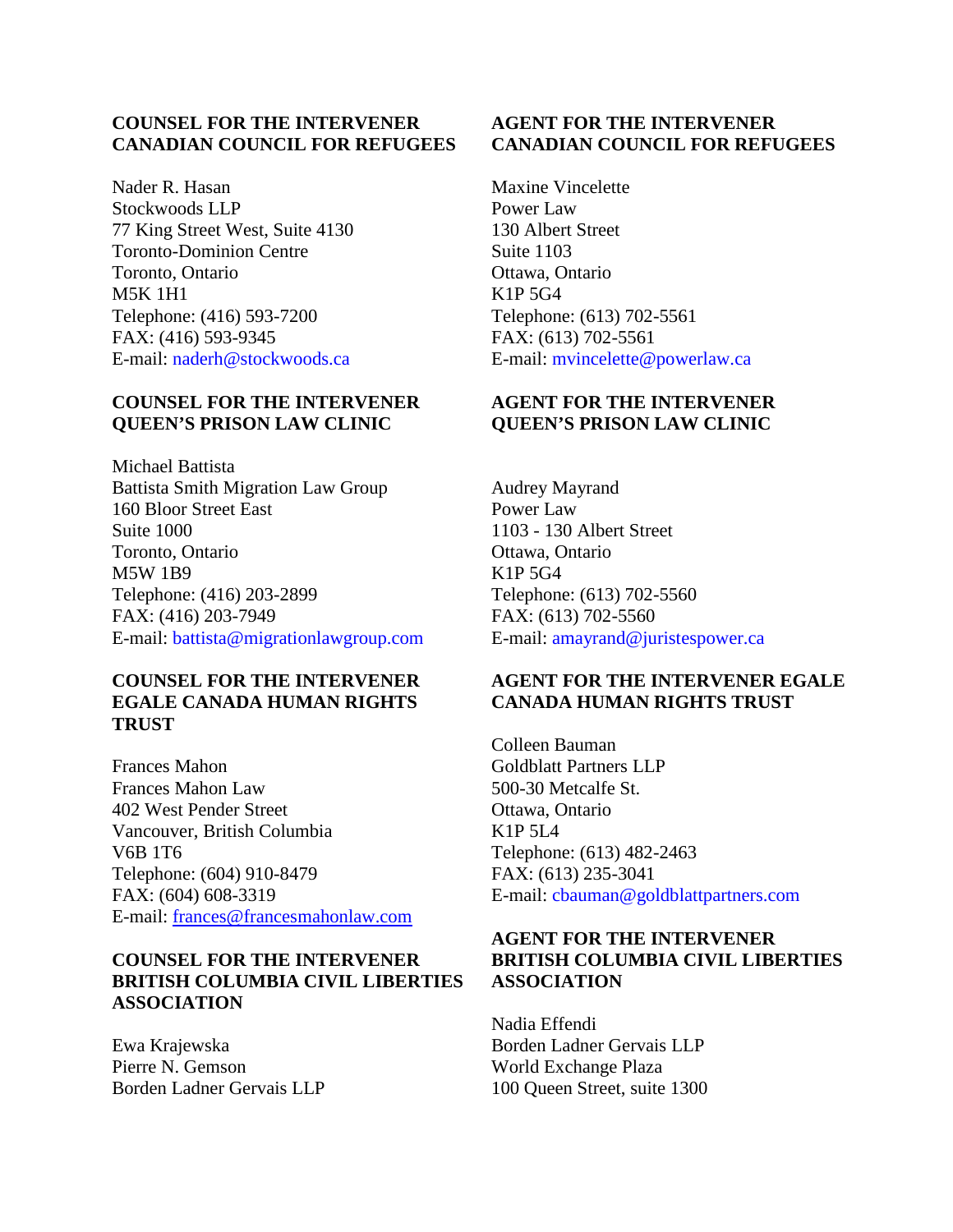22 Adelaide Street West Suite 3400 Toronto, Ontario M5H 4E3 Telephone: (416) 367-6244 FAX: (416) 367-6749 E-mail: ekrajewska@blg.com

#### **COUNSEL FOR THE INTERVENER CANADIAN CIVIL LIBERTIES ASSOCIATION**

Simon Wallace Simon Borys McCarten Wallace 1900-439 University Ave. Toronto, Ontario M5G 1Y8 Telephone: (416) 363-1696 FAX: (416) 363-4089 E-mail: simon@mccartenwallace.com

### **COUNSEL FOR THE INTERVENER CANADIAN PRISON LAW ASSOCIATION**

Jared Will Joshua Blum Barristers and Solicitors Jared Will & Associates 226 Bathurst Street, Suite 200 Toronto, ON M5T 2R9 Telephone: (416) 657-1472 Fax: (416) 657-1511 Email: [jared@jwlaw.ca](mailto:jared@jwlaw.ca)

### **COUNSEL FOR THE INTERVENER CANADIAN ASSOCIATION OF REFUGEE REFUGEE LAWYERSLAWYERS**

Ottawa, Ontario K1P 1J9 Telephone: (613) 237-5160 FAX: (613) 230-8842 E-mail: neffendi@blg.com

#### **AGENT FOR THE INTERVENER CANADIAN CIVIL LIBERTIES ASSOCIATION**

Marie-France Major Supreme Advocacy LLP 100- 340 Gilmour Street Ottawa, Ontario K2P 0R3 Telephone: (613) 695-8855 Ext: 102 FAX: (613) 695-8580 E-mail: mfmajor@supremeadvocacy.ca

#### **AGENT FOR THE INTERVENER CANADIAN PRISON LAW ASSOCIATION**

Michael Bossin Community Legal Services of Ottawa 1 Nicholas Street Suite 422 Ottawa, ON K1N 7B7 Telephone: (613) 241-7009 Fax: (613) 241- 8680 Email: bossinM@lao.on.ca

# **AGENT FOR THE INTERVENER CANADIAN ASSOCIATION OF**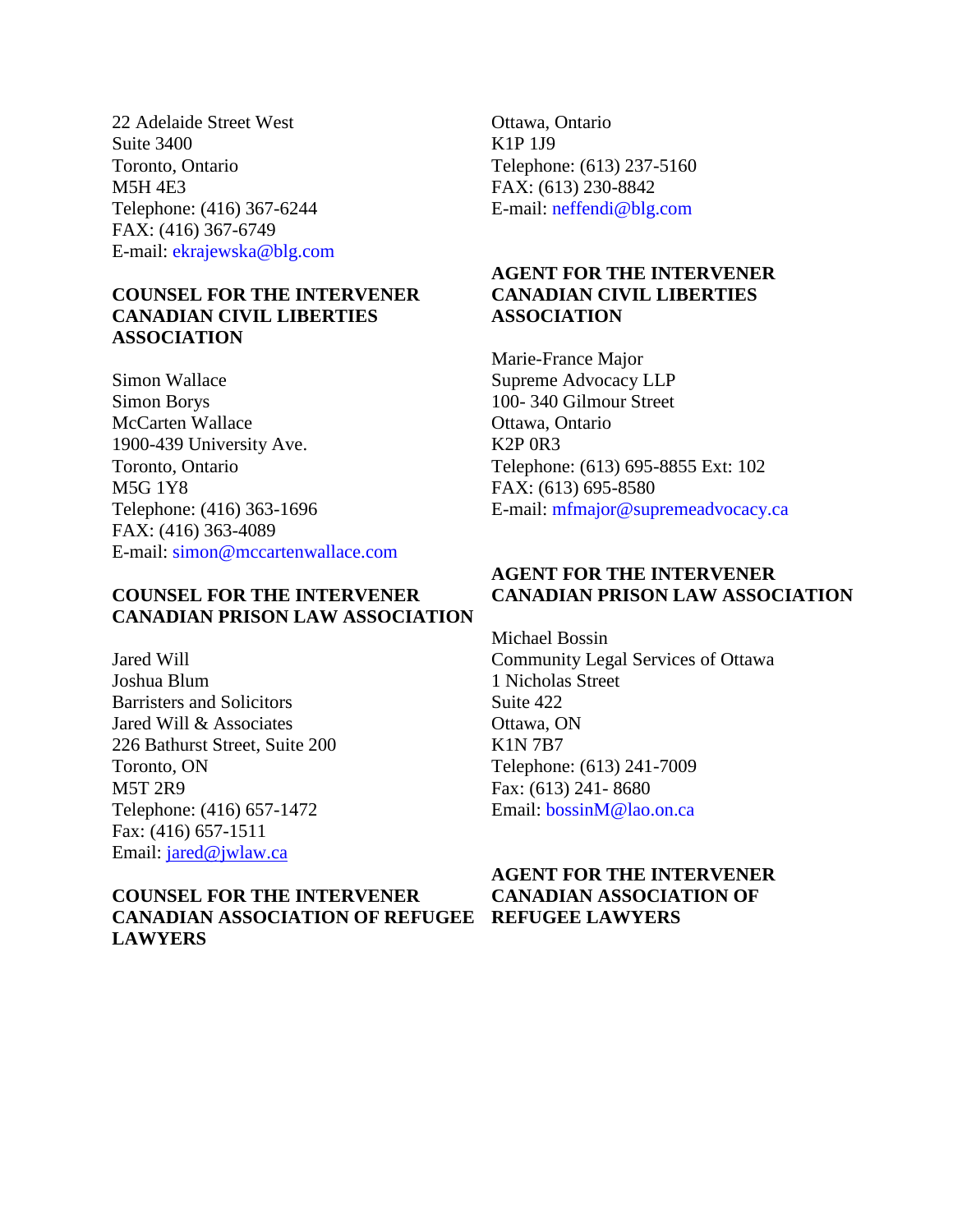## **TABLE OF CONTENTS**

| <b>PART I: OVERVIEW</b>                                                                                                                          | 1              |
|--------------------------------------------------------------------------------------------------------------------------------------------------|----------------|
| PART II: POSITION ON THE APPELLANTS' QUESTIONS                                                                                                   | $\overline{2}$ |
| <b>PART III: ARGUMENT</b>                                                                                                                        | $\overline{2}$ |
| <b>INTRODUCTION</b>                                                                                                                              | $\overline{2}$ |
| Choice of forum is required to ensure access to justice for the most vulnerable detainees                                                        | $\overline{2}$ |
| Lengthy and indefinite periods of detention are not determining factors for release at the<br>1.<br><b>Immigration Division</b>                  | 5              |
| 2. Immigration Division decisions are not considered afresh at each review                                                                       | 6              |
| 3. The leave requirement in the Federal Court creates a barrier for access to justice for detainees 7                                            |                |
| 4. The Federal Court is limited to considering only the reasonableness of the IRB decision rather<br>than the lawfulness of the detention itself | 8              |
| <b>CONCLUSION</b>                                                                                                                                | 9              |
| PART IV: SUBMISSIONS CONCERNING COSTS                                                                                                            | 10             |
| <b>PART V: ORDER SOUGHT</b>                                                                                                                      | 10             |
| <b>PART VI: TABLE OF AUTHORITIES</b>                                                                                                             | 11             |
|                                                                                                                                                  |                |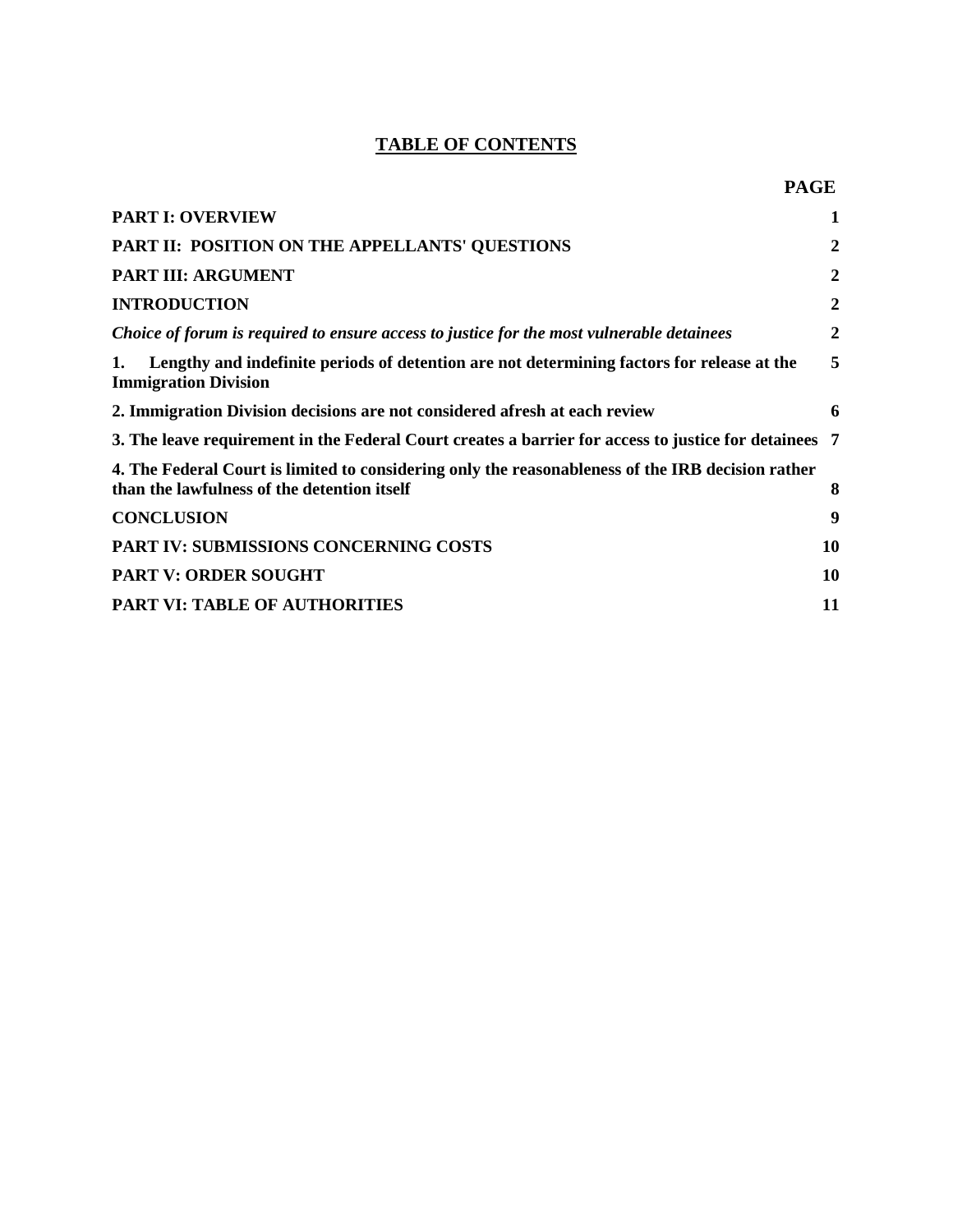#### **PART I: OVERVIEW**

1. There is an emerging body of jurisprudence from the appellate courts in both Ontario and Alberta highlighting the way in which the existing immigration detention review regime permits, and in some cases, perpetuates unlawful deprivations of liberty.<sup>[1](#page-6-0)</sup> The End Immigration Detention Network (EIDN) submits that problems with the immigration detention review system are not limited to the administration or application of the legislation but rather stem from constraints in the legislation itself. The writ of *habeas corpus* provides an accessible remedy for immigration detainees who are unsuccessful in gaining relief under the *Immigration Refugee Protection Act* (*IRPA*) as enforced through the Immigration Division (ID) and reviewable by the Federal Court. Excluding *habeas corpus* as a possible remedy for immigration detainees creates serious access to justice issues, particularly for detainees who face other barriers such as language, mental health issues, and lack of legal representation.

2. EIDN submits that there are significant statutory and legal differences in the ID/Federal Court process as compared with *habeas corpus* that render the former less accessible, notably (1) the failure of the Immigration Division to consider lengthy and indefinite periods of detention as determining factors for release (2) the inability of the ID to consider each review afresh (3) the leave requirement at Federal Court and (4) the limitations placed on the Federal Court to consider only the reasonableness of the ID decision rather than the lawfulness of the detention itself.

<span id="page-6-0"></span> <sup>1</sup> *Ali v Canada (Attorney General),* 2017 ONSC 2660 at para 19; *Chaudhary v. Canada (Public Safety and Emergency Preparedness*) [*Chaudhary*], 2015 ONCA 700 paras 85- 90 para 90 *Chhina v Canada (Public Safety and Emergency Preparedness)*, 2017 ABCA 248 at paras 43 and 44; *Ogiamien v. Ontario (Community Safety and Correctional Services)*, 2017 ONCA 839 [*Ogiamien*] at paras 26 and 44; *R. v Ogiamien, 2016 ONSC 4126* [upheld by the ONCA decision above]; *Scotland v. Canada (Attorney General)* [Scotland] 2017 ONSC 4850 at paras 72 -76.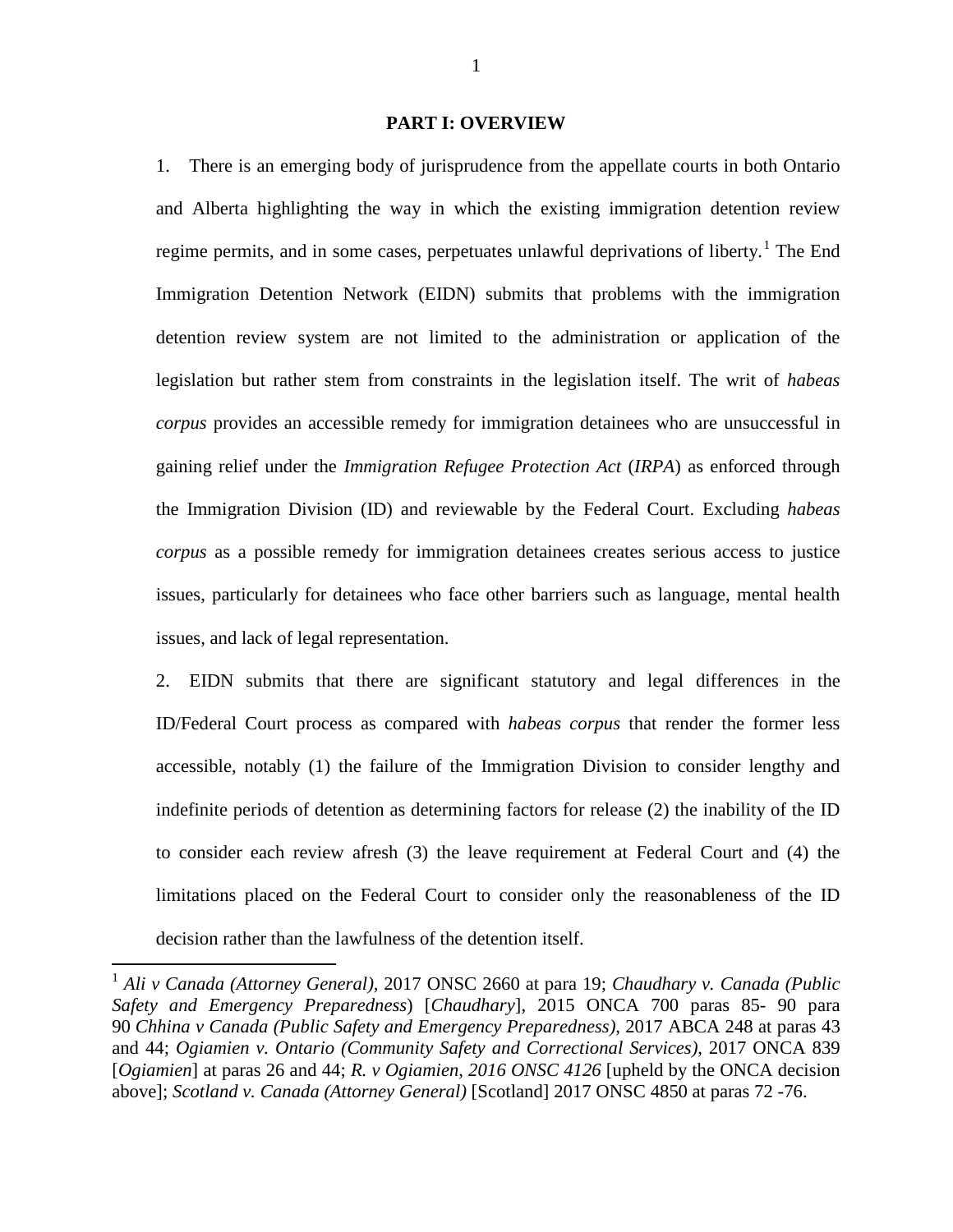#### **PART II: POSITION ON THE APPELLANTS' QUESTIONS**

3. EIDN submits that *habeas corpus* review is substantively broader and more favourable to migrant detainees than detention reviews before the ID and subsequent judicial reviews before the Federal Court. The court below did not err in finding that review of detention decisions under the *IRPA* scheme, including judicial review by the Federal Court, is more limited and less favourable than review by *habeas corpus.*

#### **PART III: ARGUMENT**

#### **INTRODUCTION**

#### *Choice of forum is required to ensure access to justice for the most vulnerable detainees*

4. The *IRPA* regime for immigration detention review must ensure full access to a fair and meaningful process for individuals to challenge the deprivation of their liberty. $^{2}$  $^{2}$  $^{2}$  The adequacy of the existing system ought to be considered through the lens of the most vulnerable people who are affected by it to ensure that their rights are protected.<sup>[3](#page-7-1)</sup> Because the length of detention is only one factor to be considered by the ID under the *IRPA*, as

<span id="page-7-0"></span> <sup>2</sup> *Charkaoui v Canada (Citizenship and Immigration)*, 2007 SCC 9 at paras 19, 20, and 28 [*Charkaoui*]; *Suresh v. Canada (Minister of Citizenship and Immigration)*, [2002] 1 SCR 3,

<span id="page-7-1"></span><sup>2002</sup> SCC 1 at paras 118-119.<br> $3 \text{ In September of } 2017$  an independent external audit of the ID was commissioned by the then Chair of the IRB, published in June of 2018. In the report, the Auditor highlighted significant obstacles to release facing detainees from across Canada with examples involving some of the most vulnerable people detained under the *IRPA*. This included individuals with mental health issues, unrepresented detainees, detainees with language barriers, those who refuse to attend or participate in detention review hearings, and people detained for lengthy periods of time. (Immigration and Refugee Board of Canada, Report of the 2017/2018 External Audit (Detention Review) [Audit]. The Audit pointed to the alarming situation of detained individuals with mental health issues, many of whom were simply unable to meet the statutory requirements for release because of past criminality and lack of evidence of rehabilitation or perceived non-cooperation stemming from mental health or addiction issues. "Fairness Issues for Detained Persons with Mental Health Problems." At the time of writing, this Report is the subject of the Respondent's pending Motion to Vary the Record. Should the motion be denied, EIDN withdraws its submissions in relation thereto.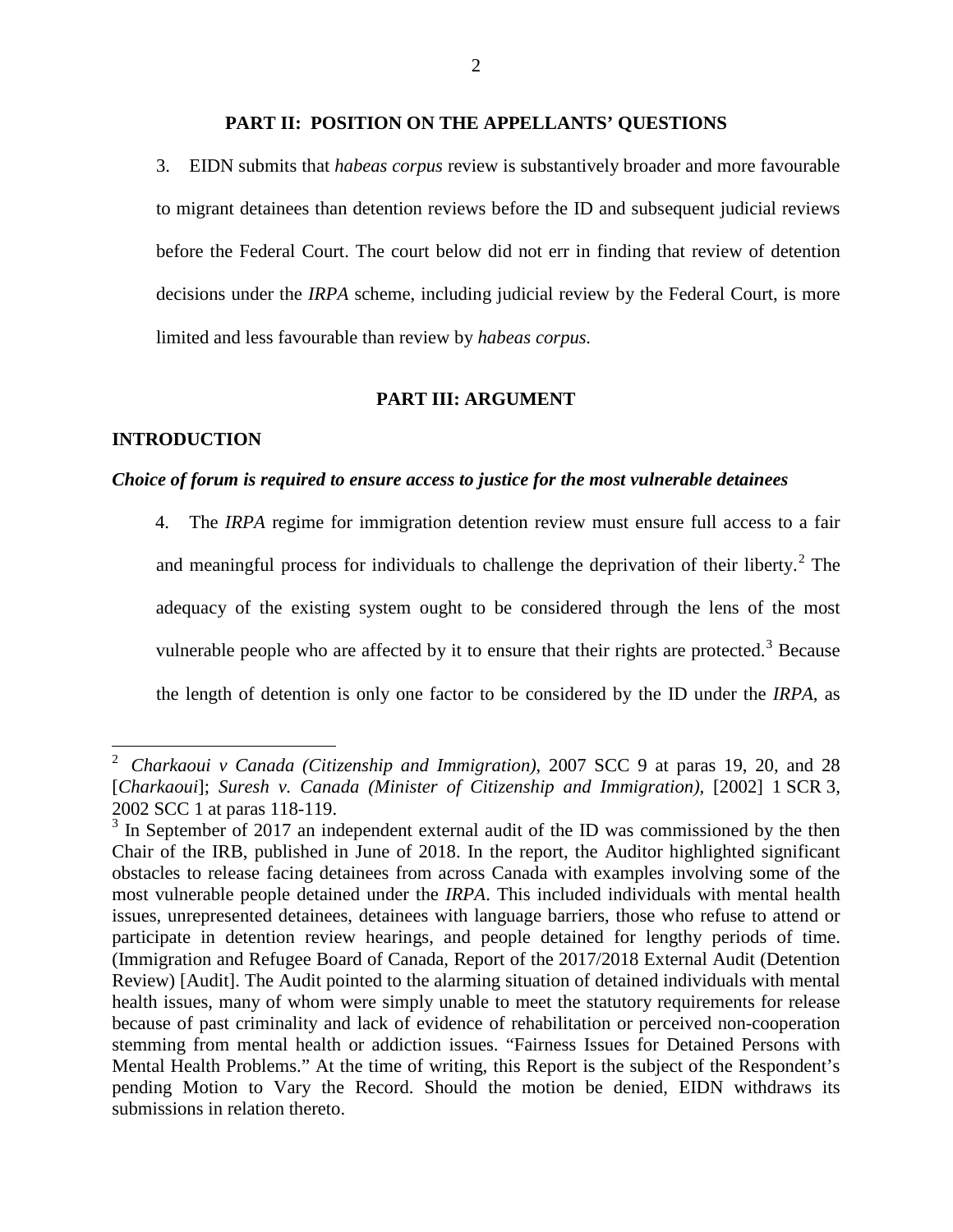time passes in detention, detainees are effectively …"powerless to articulate a fresh argument for release..."[4](#page-8-0) Expressions of frustration by individuals detained for lengthy periods of time are often deemed as "non-cooperation" and used against the detainee at review hearings.<sup>[5](#page-8-1)</sup>

5. Against this backdrop, EIDN submits that the availability of a remedy pursuant to the *IRPA* scheme, however "complete and comprehensive" must not preclude the right to a writ of *habeas corpus*. Individuals detained by the state are inherently vulnerable and ought to be able to choose a remedy that is most favourable to their interests.<sup>[6](#page-8-2)</sup> Providing a choice of forum has been repeatedly emphasized by this Court as a key component of ensuring access to justice for those deprived of their liberty, and applies equally in the context of administrative detention.<sup>[7](#page-8-3)</sup> As outlined in the Respondent's factum, giving detainees access to *habeas corpus* does not undermine the underlying purpose or effectiveness of the *IRPA* scheme but rather contributes to increased fairness within the

<span id="page-8-0"></span> <sup>4</sup> Audit, "Overarching observations," *supra* note 3.

<span id="page-8-1"></span><sup>5</sup> In *Alvin Brown v Ministry of Public Safety*, 2016 ONSC 7760 at paras 71- 74, Justice O'Marra commented that: "Any frustration expressed during the review hearings was quite understandable given the protracted nature of the removal process." Justice Sharpe of the Ontario Court of Appeal has also commented that a failure to attend review hearings after months of detention should not be held against an unrepresented detainee as a sign of non-cooperation that favours continued detention (*Ogiamien* ONCA*, supra* note 1 at para 26).

<span id="page-8-2"></span><sup>6</sup> In the context of criminal detention, see *R. v. Grant*, 2009 SCC 32 at para 22: *"*'Detention' also identifies the point at which rights subsidiary to detention, such as the right to counsel, are triggered. These rights are engaged by the vulnerable position of the person who has been taken into the effective control of the state authorities. They are principally concerned with addressing the imbalance of power between the state and the person under its control." (emphasis added).

<span id="page-8-3"></span><sup>7</sup> *Mission Institution v Khela*, [2014] 1 SCR 502, 2014 SCC 24 at para 56; *May v. Ferndale Institution*, [2005] 3 SCR 809, 2005 SCC 82 at para 44; *Chaudhary, supra* note 1 at para 99; *R. v. Gamble,* [1988] 2 SCR 595 at para 52.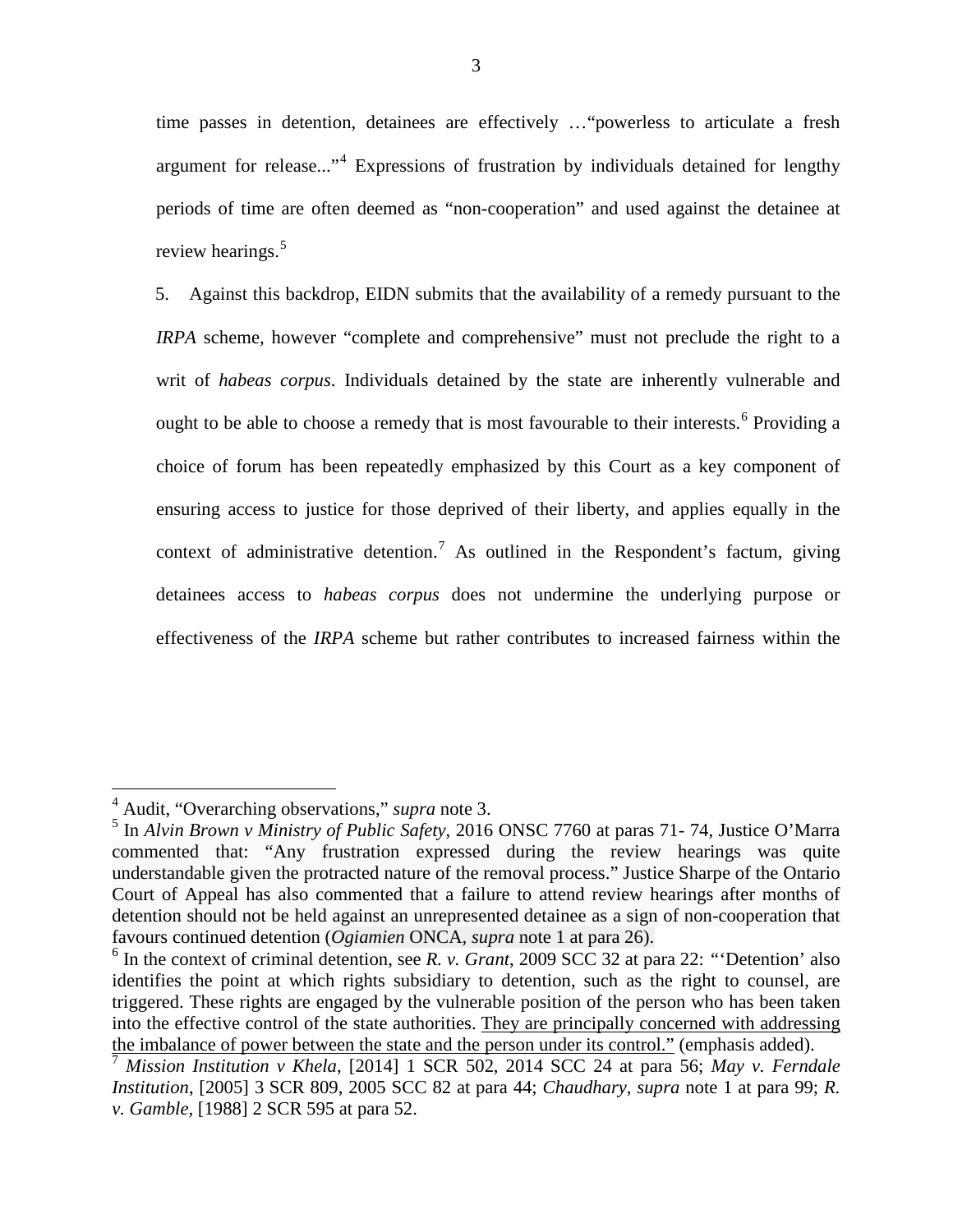system. Notably, the Federal Court in *Brown* cited the availability of *habeas corpus* as a component that renders the *IRPA* regime constitutional.[8](#page-9-0)

6. Notwithstanding the above, EIDN submits that the *IRPA* scheme for detention review is less advantageous than a *habeas corpus* application, making the right to this ancient, *Charter*-protected writ even more critical in preventing unlawful deprivations of liberty.

#### **1. Lengthy and indefinite periods of detention are not determining factors for release at the Immigration Division**

7. One of the Appellants' central arguments is that the *IRPA* regime is more advantageous to a detainee because "Parliament has mandated that release be the norm, and that detention be the exception, regardless of the length or anticipated duration of detention."[9](#page-9-1) The Appellants argue that the *IRPA* contains a presumption in favour of release at each detention review, which is not the case on a *habeas corpus* application. The Appellants omit that the *IRPA* regime does not treat lengthy and indefinite detention as determining factors for release and fails to protect against these outcomes. Section 248(b) of the *IRPA* requires the ID to consider the length of time in detention, but this factor may be outweighed by any other, including the grounds for detention under section 58. $^{10}$  $^{10}$  $^{10}$ 

<span id="page-9-0"></span> <sup>8</sup> In *Brown v. Canada (Citizenship and Immigration)* 2017 FC 710 at para 152 Justice Fothergill found that the assessment of the reasonableness of a detention may be conducted by the Immigration Division, the Superior Court on a *habeas corpus* application or by way of judicial review to the Federal Court, and that "the availability and effectiveness of these review mechanisms are sufficient to render the statutory scheme constitutional".

<span id="page-9-1"></span><sup>9</sup> Appellants' factum at paras 108-109, citing section s. 58 of the *IRPA*: the Board "shall order the release" of a detainee "unless" it is satisfied that at least one of the grounds set out in s. 58 is made out.

<span id="page-9-2"></span><sup>10</sup> *Immigration and Refugee Protection Act* S.C. 2001, c. 27 at s. 58 [*IRPA*]; *Immigration and Refugee Protection Regulations* (SOR/2002-227) at s. 248. The Audit demonstrates the ease with which duration of detention is displaced during detention reviews and the detrimental impact that this has on detainees (Audit, *supra* note 3).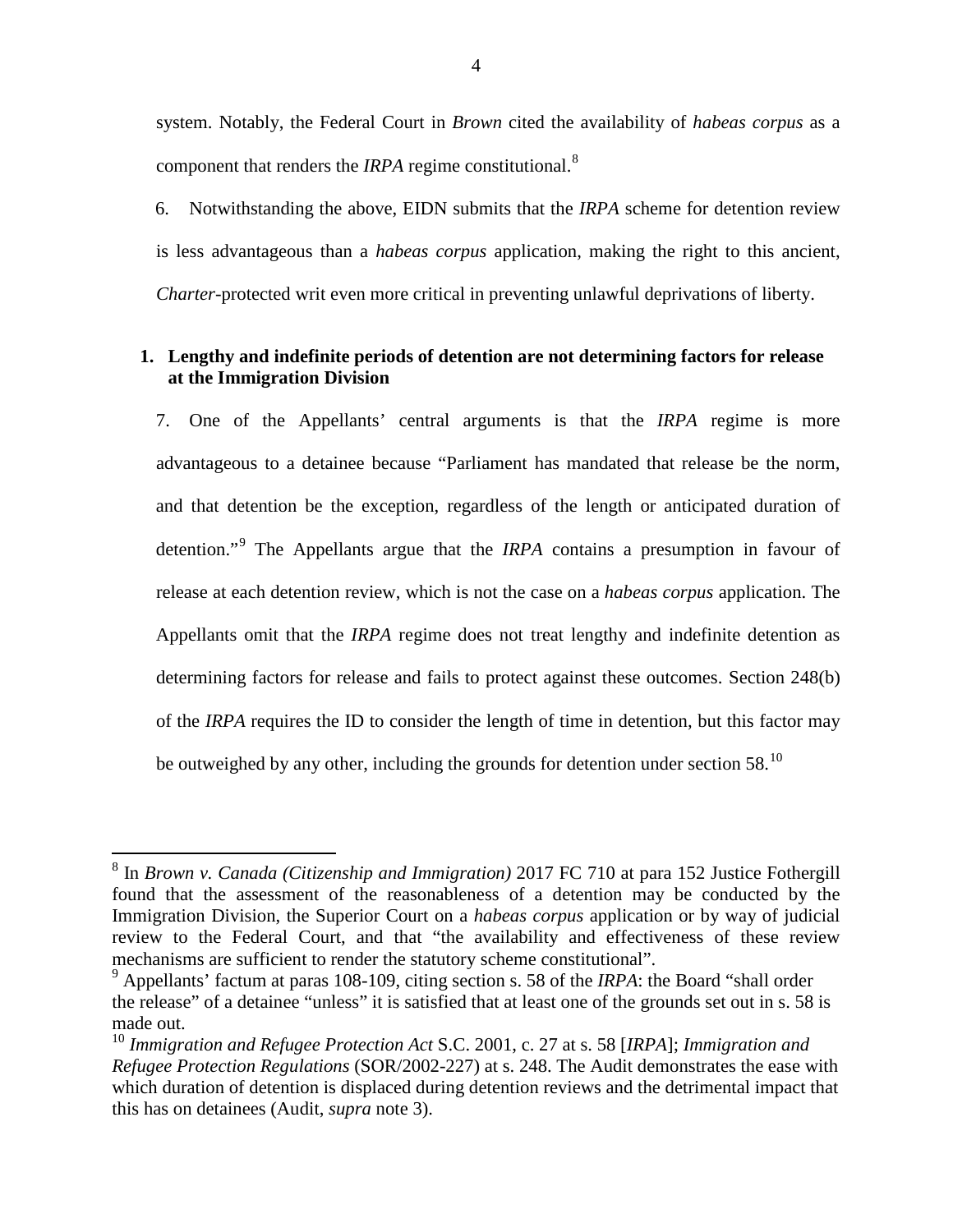8. Section 248 of the *IRPA* was crafted based on the factors set out by the Federal Court of Appeal in *Sahin,* [11](#page-10-0) wherein the Court emphasized the gravity of the liberty interests at stake in immigration detention cases and explicitly held that if a detention is lengthy and if future detention time cannot be ascertained, these facts "would tend to favour release."<sup>[12](#page-10-1)</sup> This critical safeguard was intended to underlie the application of Section 248 and yet it is absent from the current legislative regime. As such, even though the *IRPA* contains a statutory presumption in favour of release, length and uncertainty of duration of detention are only factors to be considered at a detention review which can be easily displaced by others. Conversely, in a *habeas corpus* application the factors of length and uncertainty of duration are rightly given overarching primacy in determining whether a detention has become illegal, a critical distinction for the person detained.

#### **2. Immigration Division decisions are not considered afresh at each review**

9. The impact of the aforementioned legislative deficiencies under the IRB review process are aggravated by the requirement that the ID set out "clear and compelling reasons" for departing from past decisions*.* In *Thanabalasingham*, [13](#page-10-2) the Federal Court of Appeal held that the initial burden to justify ongoing detention always rests with the Minister, who can make out a *prima facie* case for detention by relying on previous decisions of the ID. Once this burden is discharged, the onus shifts to the detainee to introduce new evidence or arguments in favour of his/her release.<sup>[14](#page-10-3)</sup>

<span id="page-10-0"></span><sup>&</sup>lt;sup>11</sup> Sahin v. Canada (Minister of Citizenship and Immigration) (TD), [1995] 1 FCR 214 (FC) [Sahin].

<span id="page-10-1"></span><sup>&</sup>lt;sup>12</sup> *Ibid* at p 11. In *Charkaoui, supra* note 2, this Court affirmed the findings in *Sahin* and confirmed that when there is a lengthy anticipated detention or a detention in which the future length cannot be ascertained, this factor must weigh in favour of release (at paras 108 and 115).

<span id="page-10-2"></span><sup>13</sup> *Canada (MCI) v Thanabalasingham,* 2004 FCA 4 [*Thanabalasingham*].

<span id="page-10-3"></span><sup>14</sup> *Ibid* at paras 10, 14-16.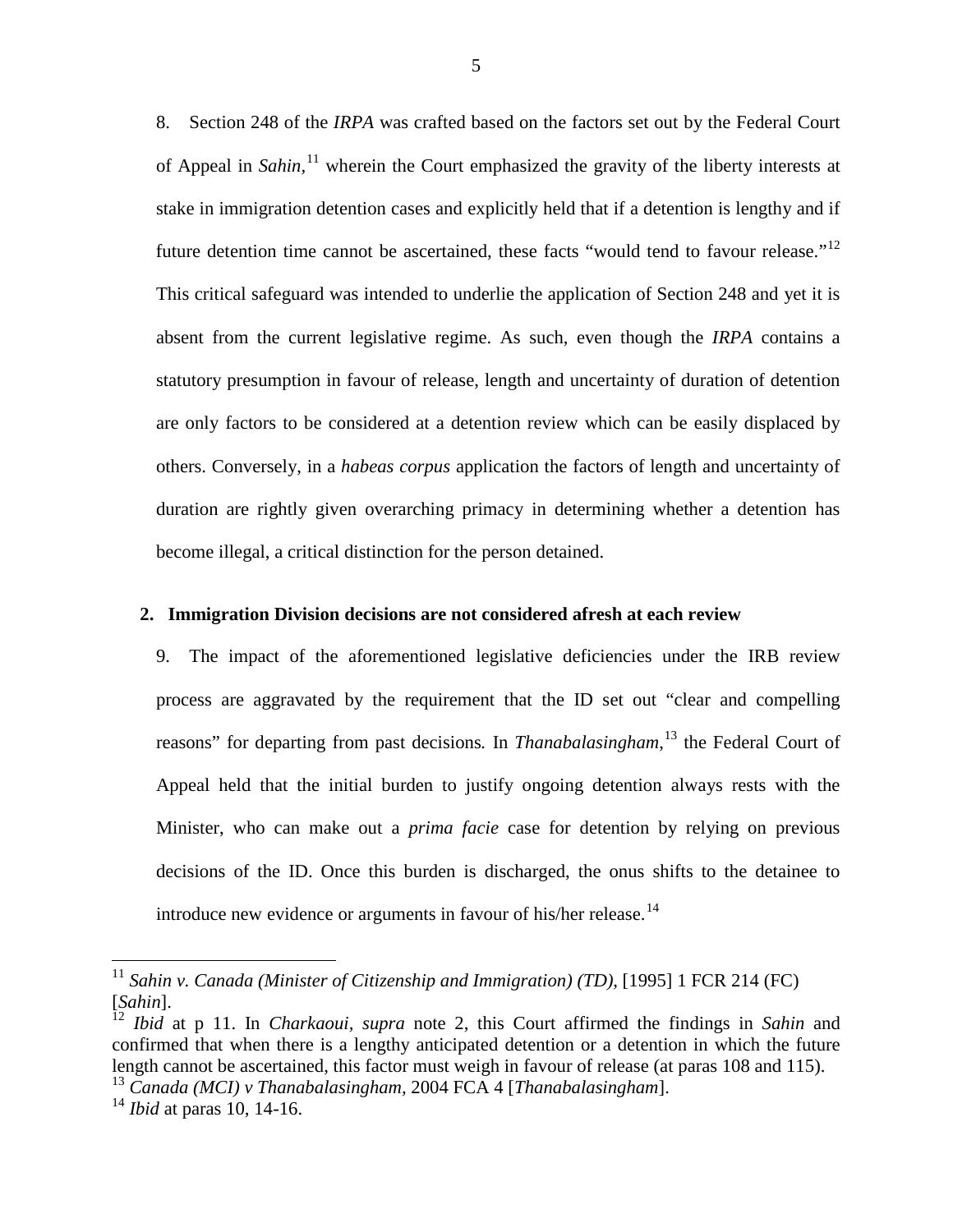10. The Appellants maintain that the ID is at least as robust as a *habeas corpus* because like a Superior Court, the ID "must decide afresh whether continued detention is warranted", employing a "an independent and fresh exercise" of their discretion.<sup>[15](#page-11-0)</sup> The Appellants contend that this duty is not diluted by the Board's requirement to provide "clear and compelling reasons" to depart from previous decisions.

11. The Appellants fail to consider that as the length of detention increases, it becomes more difficult for a detainee argue that the passage of time constitutes "new information", sufficient to meet the threshold of clear and compelling reasons to depart from the earlier disposition of the ID. As underscored by the Ontario Court of Appeal in *Chaudhary,* when faced with a significant evidentiary record comprised solely of past orders for continued detention, the ID is compelled to defer to past decisions and maintain detention, even when the detention may be impermissibly lengthy and indefinite.<sup>[16](#page-11-1)</sup> This creates the dangerous situation that as time progresses, it becomes more justifiable, reasonable, and easier to maintain the *status quo* of detention based on reasons already established at prior reviews.

12. By requiring clear and compelling reasons to depart, Members of the ID are mandated to focus on what has changed since the last review hearing, in lieu of their duty to assess the current lawfulness of an individual detention. This Court has held that it would be inconsistent with Section 7 of the *Charter* to require new evidence of a change in circumstances in order to justify release in the face of a prior detention order.<sup>[17](#page-11-2)</sup>

13. It is also of significant concern that as the length of detention increases, the Minister's burden of proof to justify ongoing detention *decreases.* This is because the Minister can

<span id="page-11-0"></span> <sup>15</sup>Appellants' factum at paras 99-102.

<span id="page-11-1"></span><sup>16</sup> *Chaudhary, supra* note 1 at paras 88-89.

<span id="page-11-2"></span><sup>17</sup> *Charkaoui, supra* note 2 at para 122. This gap in the *IRPA* regime is also confirmed by the statistics underscored by the Ontario Court of Appeal in *Chaudhary, supra* note 1at para 90.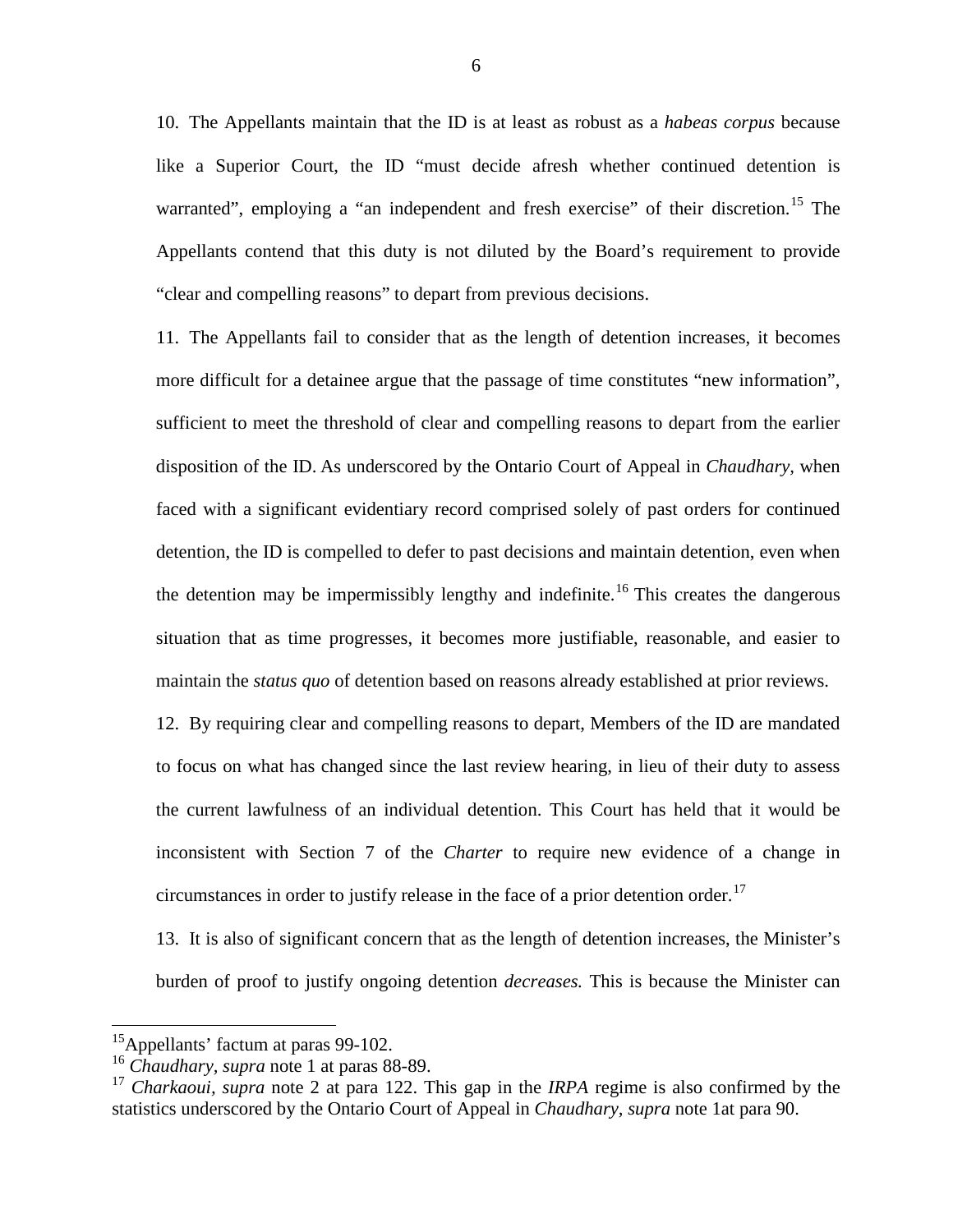rely solely on that same record made up of past detention orders to make out a *prima facie* case for continued detention. Thus as the number of detention orders goes up, the Minister's case to maintain detention becomes increasingly persuasive.<sup>[18](#page-12-0)</sup>

14. In tandem with this, the *IRPA* scheme also allows for Canada Border Services Agency (CBSA) investigations for the purpose of executing removal continue indeterminately.<sup>[19](#page-12-1)</sup> If the existing regime were to require the ID to consider an unduly lengthy or indefinite detention as factors mandating release, then the Minister's burden to justify detention would properly increase with length of detention, in line with fundamental human rights standards.

15. Access to a *habeas corpus* gives the detainee a necessary opportunity to interrupt the cycle of continued detention and critically assess the legality of the detention itself through fresh eyes to determine if continued detention can be justified.

#### **3. The leave requirement in the Federal Court creates a barrier for access to justice for detainees**

16. The leave requirement in s.72 of the *IRPA*<sup>[20](#page-12-2)</sup> is particularly onerous for detainees. The Appellants contend that the "fairly arguable case and serious question to be determined" standard is not exacting and suggests that detainees may discharge this onus in the same manner as establishing that their detentions are of lengthy and uncertain duration in a

<span id="page-12-0"></span> <sup>18</sup> *Thanabalasingham, supra* note 13 at paras 10 and 11; *Chaudhary, supra* note 1 at paras 88-89; *Scotland*, *supra* note 1 at paras 73-74: "In effect, once a decision to detain is rendered at the first detention review, for all practical purposes the CBSA has met its burden, and at every subsequent detention review it is difficult, if not impossible, to displace the initial decision….The detention review process becomes a closed circle of self-referential and circuitous logic from which there is no escape."

<span id="page-12-1"></span><sup>&</sup>lt;sup>19</sup> The *IRPA* regime is silent on the length of time that a CBSA investigation can continue.

<span id="page-12-2"></span><sup>20</sup> *IRPA*, *supra* note 10.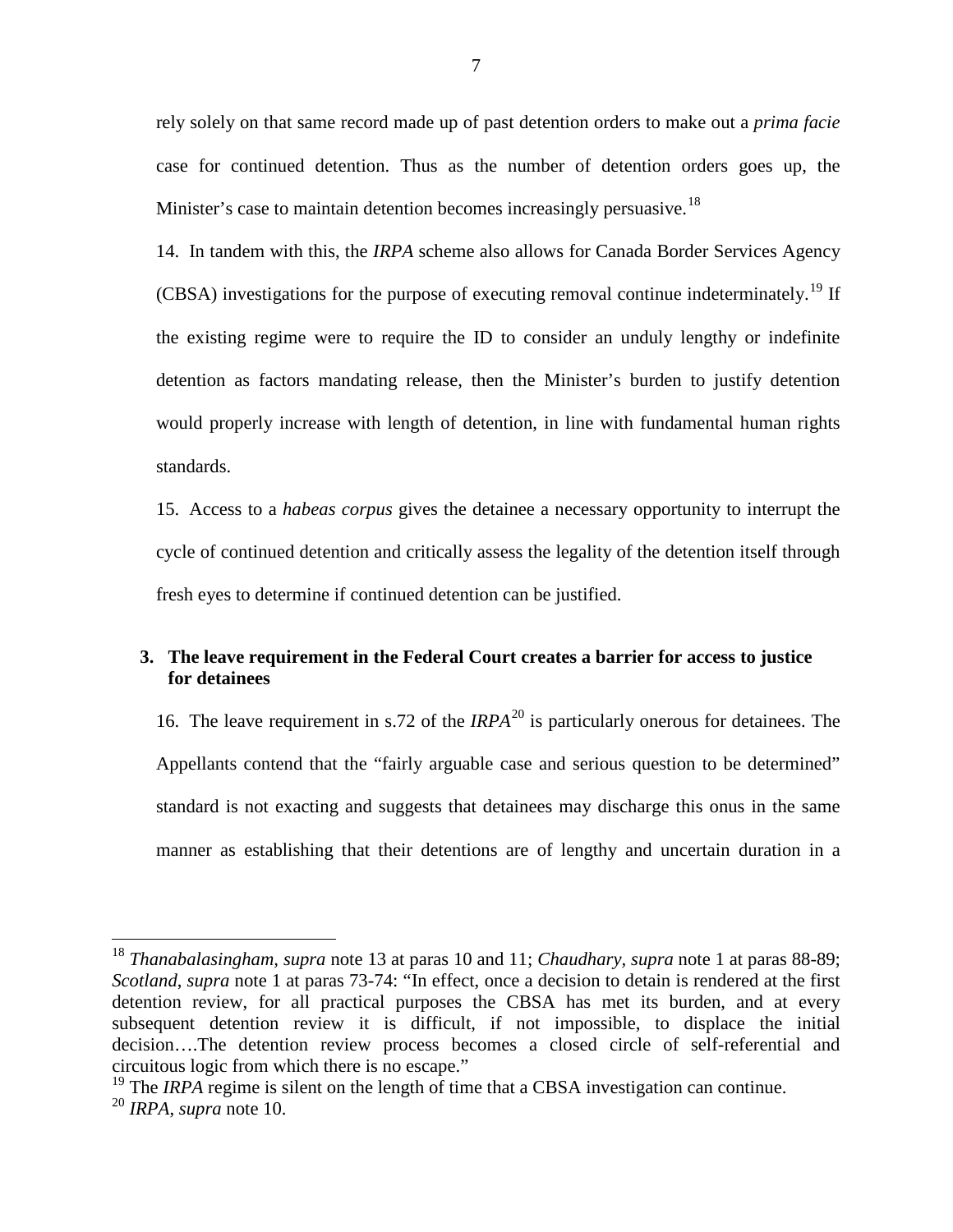*habeas* application.<sup>[21](#page-13-0)</sup> When challenging detention review decisions, the leave requirement presents a formidable barrier for detainees, because an ID decision will be reasonable and justified within the law as long as the ID "has regard to the evidence before it in assessing the factors in s. 248" of the *IRPA*. [22](#page-13-1) The Federal Court has considerable discretion to grant or refuse leave and will rightly be reluctant to intervene in cases that do not present overt legal errors or issues of procedural fairness.<sup>[23](#page-13-2)</sup>

#### **4. The Federal Court is limited to considering only the reasonableness of the IRB decision rather than the lawfulness of the detention itself**

17. If leave is granted, a judicial review is limited to questions of the reasonableness of a particular decision of the ID, not the lawfulness of the detention. It is the detainee who has the onus of showing that the ID's decision was unreasonable, incorrect, or procedurally unfair.<sup>[24](#page-13-3)</sup> Although the Federal Court must undoubtedly consider whether the ID applied the statutory criteria for detention in a manner consistent with the *Charter*, unlike a Superior Court on a *habeas corpus* application, the Federal Court cannot order release in the event that a detention is found to be unconstitutional. It can only order a re-hearing of the detention decision under review.

18. The reasonableness standard of review set out by this Court in *Dunsmuir*[25](#page-13-4) constrains the Federal Court such that it can only send a decision back for redetermination by another ID member if the decision falls "outside the range of possible, acceptable outcomes which

<span id="page-13-0"></span> <sup>21</sup> Appellants' Factum at paras 99-100.

<span id="page-13-1"></span><sup>&</sup>lt;sup>22</sup> *Chaudhary, supra* note 1 at para 83.<br><sup>23</sup> *Chaudhary, supra* note 1 at para 83.

<span id="page-13-2"></span>

<span id="page-13-4"></span><span id="page-13-3"></span><sup>&</sup>lt;sup>24</sup> Chaudhary, *supra* note 1 at para 95.<br><sup>25</sup> Dunsmuir v New Brunswick, 2008 SCC 9.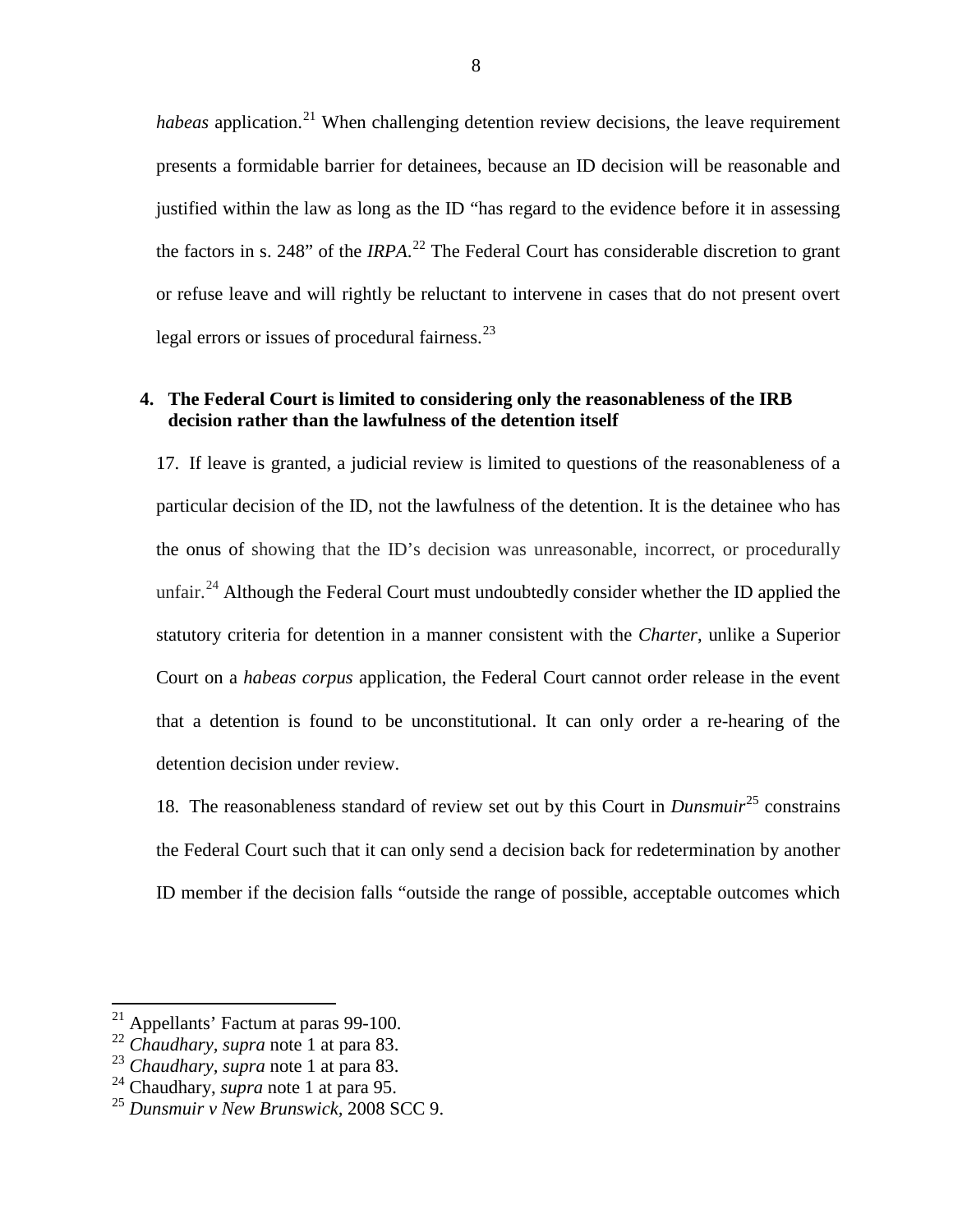are defensible in respect of the facts and the law."[26](#page-14-0) As noted above, the *IRPA* gives the ID broad jurisdiction to order continued detention and the Board is permitted to rely solely on past decisions to detain to justify its own findings. As a result, decisions are likely to meet the reasonableness standard, insulating the unlawfulness of a detention from review by a higher court.

19. The serial nature of detention review decisions also has a severe impact on the remedy that is available at the Federal Court. This is because, as highlighted by the Respondent, "ID officials hear cases every 30 days, regardless of whether there is a review in process in the Federal Court, such that the decision for which review is sought is invariably moot by the time the Court considers the application."<sup>[27](#page-14-1)</sup>

#### **CONCLUSION**

20. From the perspective a detained person the practical impact of these legislative limitations cannot be overstated. Even if a detainee is successful at challenging their detention at each stage of the process, that is if they are granted leave and if the order for detention is quashed by the Federal Court, the detainee will still be faced with several subsequent orders from the ID for continued detention which remain binding, unless each of those decisions is also challenged by way judicial review every 30 days. On redetermination, the ID is required to consider the reasons given by the Court, but it must also consider and provide reasons for departing from the subsequent detention orders. As such, continued detention may still be ordered even in the face of a Federal Court order

<span id="page-14-0"></span> $26$  The standard of review for factual/legal determinations made by administrative decision makers is reasonableness, *ibid* at paras 47-50.

<span id="page-14-1"></span><sup>27</sup> Respondent's factum at para 59. See also *Chaudhary*, *supra* note 1 at paras 92-96; *Canada (MPSEP) v Lunyamila*, 2018 FCA 22 at paras 20-29.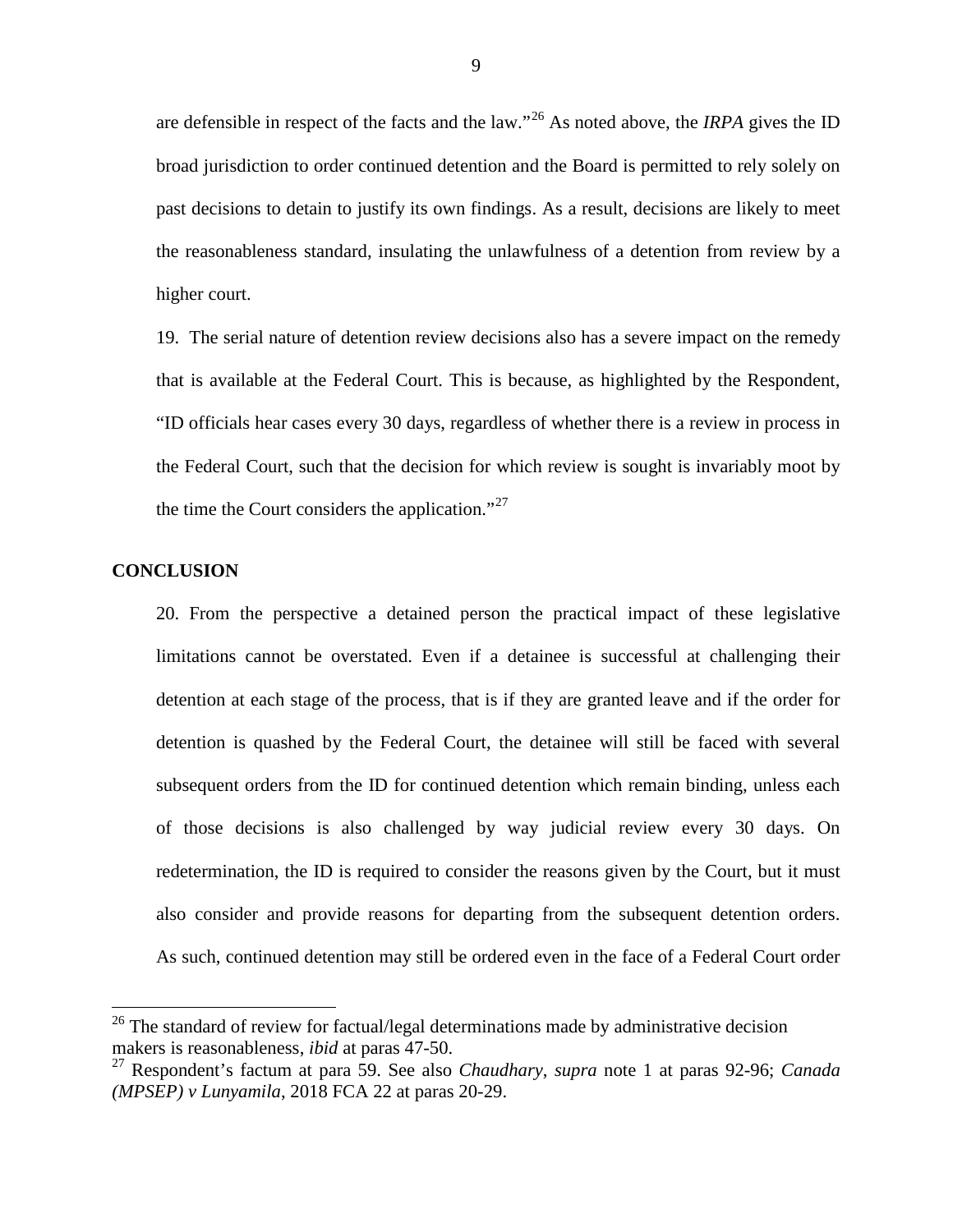declaring a particular ID decision unreasonable. The process of review offered by the ID and Federal Court may prove fruitless for a detainee seeking to have their detention reviewed.

#### **PART IV: SUBMISSIONS CONCERNING COSTS**

21. EIDN does not seek costs and asks that none be ordered against it.

#### **PART V: ORDER SOUGHT**

22. Nil.

All of which is respectfully submitted this  $30<sup>th</sup>$  day of October, 2018.

**\_\_\_\_\_\_\_\_\_\_\_\_\_\_\_\_\_\_\_\_\_\_\_\_\_\_ \_\_\_\_\_\_\_\_\_\_\_\_\_\_\_\_\_\_\_\_\_\_\_**

**Swathi Sekhar Maija Martin**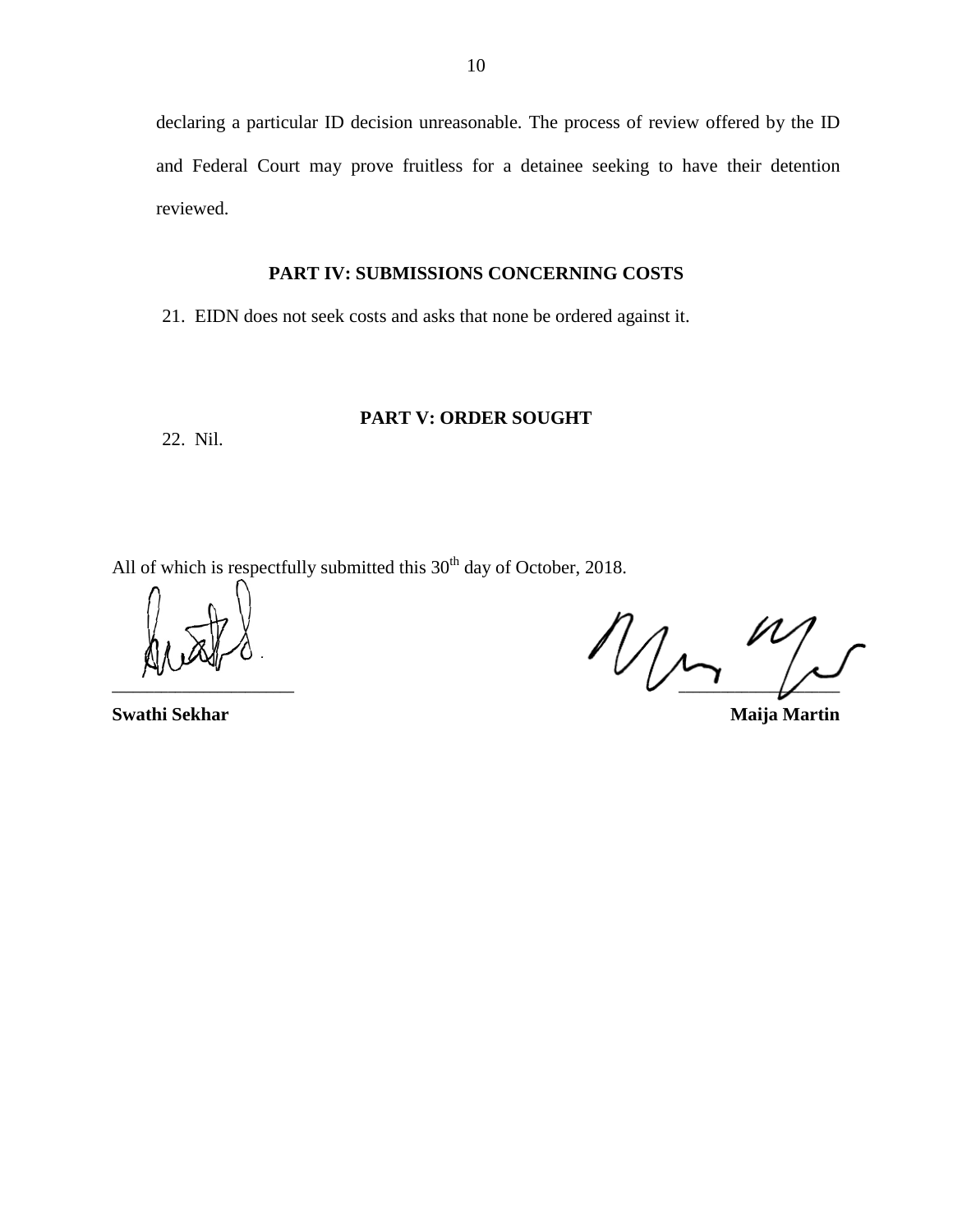# **PART VI: TABLE OF AUTHORITIES**

| <b>CASES</b>                                                                                                      | <b>PARA</b>                  |
|-------------------------------------------------------------------------------------------------------------------|------------------------------|
| Ali v Canada (Attorney General), 2017 ONSC 2660                                                                   | $\mathbf{1}$                 |
| Alvin Brown v Ministry of Public Safety, 2016 ONSC 7760 (CanLII)                                                  | 1,4                          |
| Brown v. Canada (Citizenship and Immigration), 2017 FC 710 (CanLII)                                               | 5                            |
| Canada (Minister of Citizenship and Immigration) v. Thanabalasingham, [2004] 3 FC 572,<br>2004 FCA 4 (CanLII), 29 | 9, 13                        |
| Canada (Public Safety and Emergency Preparedness) v. Lunyamila, [2017] 3 FCR 428, 2016<br><b>FC 1199 (CanLII)</b> | 19                           |
| Charkaoui v Canada (Citizenship and Immigration), 2007 SCC 9                                                      | 8, 12                        |
| Chaudhary v. Canada (Public Safety and Emergency Preparedness), 2015 ONCA 700<br>(CanLII), 3, 6, 20 14.           | $1, 5, 11-13,$<br>16, 17, 19 |
| Chhina v Canada (Public Safety and Emergency Preparedness) 2017 ABCA 248 (CanLII)                                 | 1                            |
| Dunsmuir v New Brunswick, 2008 SCC 9                                                                              | 18                           |
| May v Ferndale Institution, [2005] 3 SCR 809, 2005 SCC 82 (CanLII), 1, 5, 7 18                                    | 5                            |
| Mission Institution v. Khela, [2014] 1 SCR 502, 2014 SCC 24 (CanLII)                                              | 5                            |
| Ogiamien v. Ontario (Community Safety and Correctional Services), 2017 ONCA 839                                   | 1,4                          |
| R v Gamble, [1988] 2 SCR 595, 1988 CanLII 15 (SCC)                                                                | 5                            |
| R v Grant, 2009 SCC 32                                                                                            | 9                            |
| R v Ogiamien, 2016 ONSC 4126 (CanLII)                                                                             | $\mathbf{1}$                 |
| Sahin v. Canada (Minister of Citizenship and Immigration) (T.D.), [1995] 1 F.C.R. 214                             | 8                            |
| Scotland v. Canada (Attorney General), 2017 ONSC 4850 (CanLII)                                                    | $\mathbf{1}$                 |
| Suresh v. Canada (Minister of Citizenship and Immigration), [2002] 1 S.C.R. 3, 2002 SCC 1                         | $\overline{\mathbf{4}}$      |